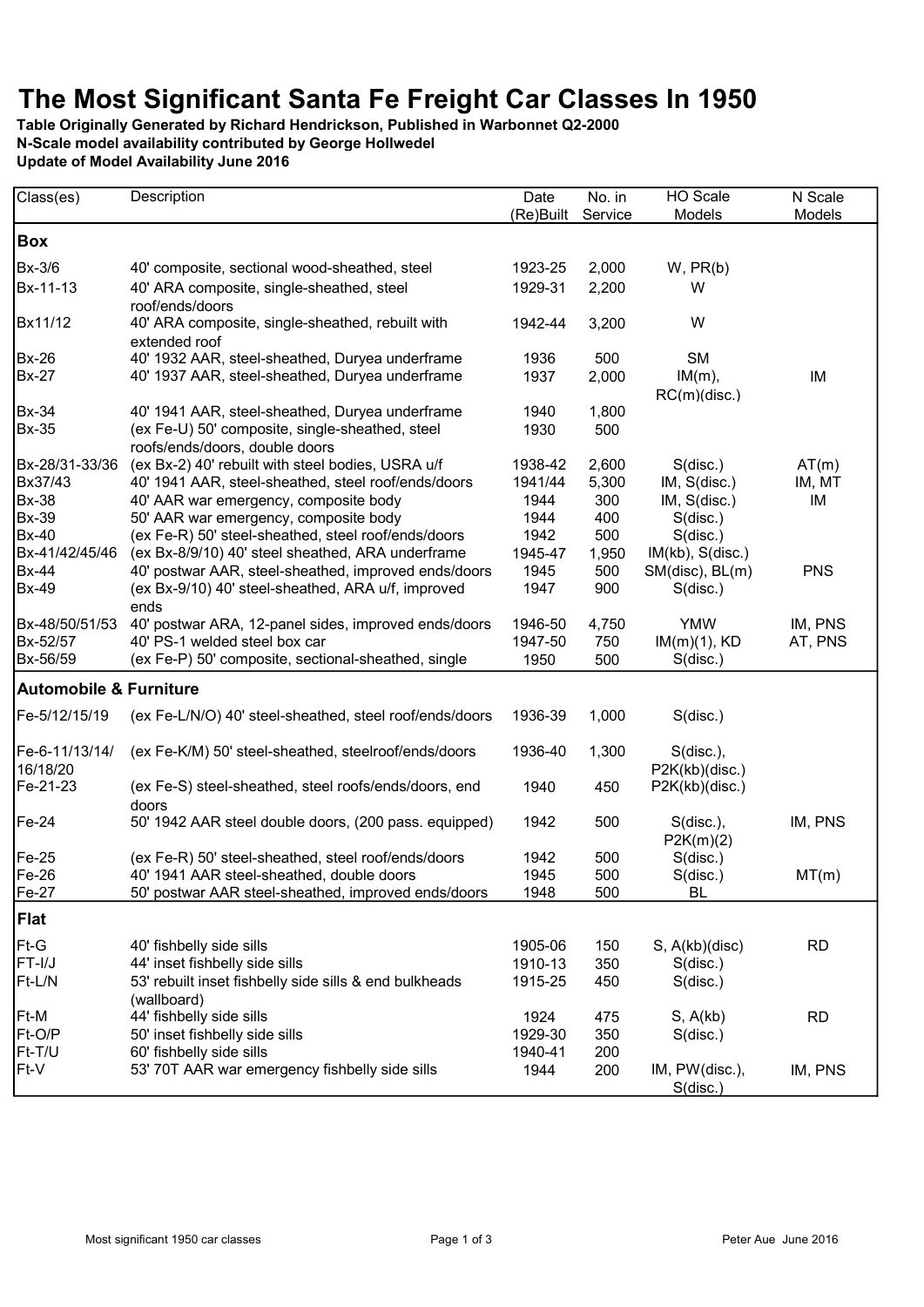| Class(es)                                | Description                                                         | Date      | No. in  | HO Scale                    | N Scale            |
|------------------------------------------|---------------------------------------------------------------------|-----------|---------|-----------------------------|--------------------|
|                                          |                                                                     | (Re)Built | Service | Models                      | Models             |
| Gondola                                  |                                                                     |           |         |                             |                    |
| Ballast Hopper                           |                                                                     |           |         |                             |                    |
|                                          | Ga-15/16/18/27 Rodgers-Hart and Enterprise steel                    | 1927-30   | 400     |                             |                    |
| Ga-                                      | 44' 70T Hart convertible steel hopper                               | 1940-49   | 1,200   | $AT(m)(3)$ , WR $(b)$       |                    |
| 50/56/59/64/74<br><b>General Service</b> |                                                                     |           |         |                             |                    |
| Ga-R/X/2/4/5/<br>7/9-12                  | 40' composite body Caswell drop doors                               | 1906-27   | 5,000   | IM, W                       | <b>FNS</b>         |
| Ga-17/22/25                              | 40' composite body Wine drop doors                                  | 1928-30   | 1,200   | S(disc.)                    |                    |
| Ga-20/26<br>Mill                         | 50' composite body Wine drop doors, drop ends                       | 1929-30   | 450     | S(disc.)                    |                    |
| Ga-6/8                                   | 48' rebuilt 50T steel corrigated sides, fishbelly u/f, drop<br>ends | 1921-24   | 500     | S(disc.)                    |                    |
| Ga-46                                    | 53' cast steel u/f, panel sides, drop doors and ends                | 1937      | 300     |                             |                    |
| Ga-49/53                                 | 48' 70T steel body, fishbelly underframe/drop ends                  | 1940-41   | 600     | S(disc.)                    |                    |
| Ga-                                      | 65' 70T steel, fishbelly underframe & sides, drop ends              | 1937-49   | 525     | $A(4)$ , $E(m)$             | A                  |
| 47/48/55/70/76<br>Ga-61/63               | 52' 70T war emergency, composite, drop ends                         | 1943-44   | 400     | FC, T(m)(5),                | <b>MT PNS</b>      |
|                                          |                                                                     |           |         | $S$ (disc.)                 |                    |
| Ga-68/69/80<br>Suphur                    | 52' 70T steel body, fishbelly u/f & sides, drop ends                | 1948-49   | 1,500   | S(disc.)                    | PNS(m)             |
| Ga-13/19<br>Hopper                       | 49' composite body, cast steel u/f & body frame                     | 1927-29   | 300     | PR(b)                       |                    |
| Ga-21/24/43                              | 70T all steel tripple & quad hopper                                 | 1929,36   | 150     |                             |                    |
| Ga-54                                    | 50T all steel hopper                                                | 1941      | 200     | I, AT(m)                    | AT, MT             |
| Ga-60/62                                 | 50T war emergency composite hopper                                  | 1943-44   | 400     | $A(m)$ (disc),<br>P2K(disc) | MT                 |
| Ga-66/73/77<br>Covered Hopper            | 70T all steel AAR tripple hopper                                    | 1948-49   | 900     | AC, BW                      | BS, MT             |
| Ga-45/52/58/<br>65/67/75                 | 70T AC&F two-bay covered hopper                                     | 1936-50   | 900     | IM, K, BW, PR(b)            | $K$ , DX, PR $(b)$ |
| Air Dump<br>Ga-36-42                     | Western, Clark and Magor 20 and 30 yard                             | 1910-28   | 400     | $WR(b)$ , $CW(b)$           |                    |
| Tie<br>Ga-Z                              | Santa Fe designed steel framed tie cars                             | 1916      | 400     |                             |                    |
| <b>Ice</b>                               |                                                                     |           |         |                             |                    |
| le-14                                    | 36' rebuilt (from Bx-14) wood-sheathed, fishbelly<br>sideframes     | 1946      | 300     | W(m)                        |                    |
| Refrigerator                             |                                                                     |           |         |                             |                    |
| Rr-5/9-11                                | 40' ARA composite body, steel underframe                            | 1926-30   | 2,250   | S(disc.)                    |                    |
| Rr-10/17/22/26/                          | 50' composite and all-steel, Duryea underframe                      | 1931-47   | 450     | S(disc.), O(b)              | FNS, A             |
| 30/31/37/42                              |                                                                     |           |         |                             |                    |
| Rr-19/23/25/27/<br>28/32                 | 40' rebuilt, steel-sheathed body, USRA underframe                   | 1936-41   | 3,800   | $C(m)$ , IM                 | IM                 |
| Rr-21/29                                 | 40' Steel-sheathed body, Duryea underframe                          | 1937/40   | 800     | S(disc.)                    |                    |
| Rr-33-36/39/40/<br>43/45-48              | 40' rebuilt, steel-sheathed body, USRA underframe                   | 1941-47   | 6,000   | $C(m)$ , S                  |                    |
| <b>Rr-44</b>                             | 40' steel-sheathed body, AAR underframe                             | 1946      | 350     | S(disc.)                    |                    |
| <b>Rr-47</b>                             | 40' steel-sheathed body, AAR underframe                             | 1949      | 250     | S(disc.)                    |                    |
| <b>Rr-49</b>                             | 40' rebuilt, steel-sheathed body, ARA underframe                    | 1950      | 500     | $S$ (disc.)                 |                    |